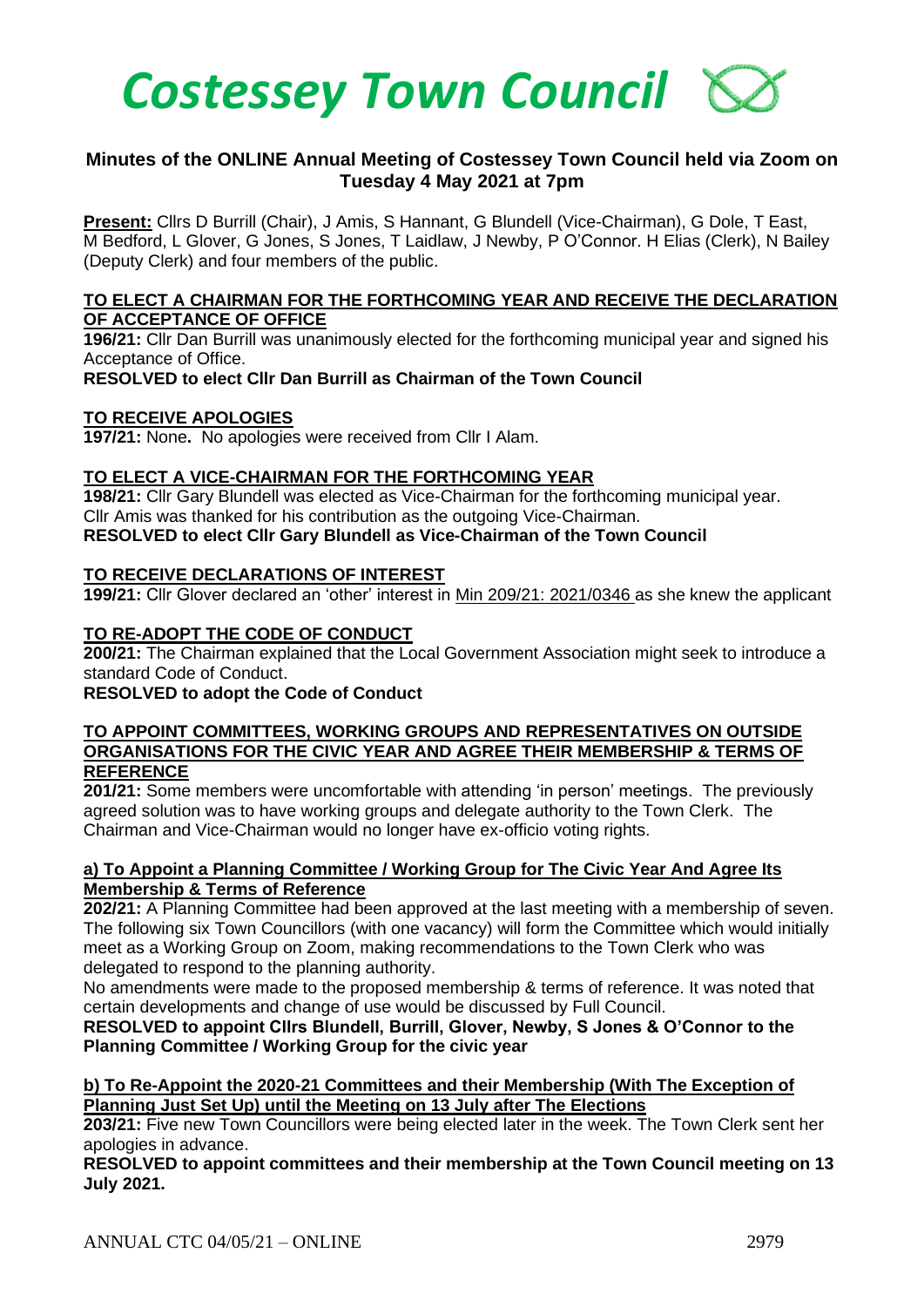## **TO CONFIRM AND SIGN THE MINUTES OF THE ONLINE TOWN COUNCIL MEETING HELD ON 6 APRIL 2021**

**204/21**: **RESOLVED to approve the minutes without amendment.** 

### **TO CONFIRM AND SIGN THE MINUTES OF THE ONLINE ECM ON 19 APRIL 2021 205/21: RESOLVED to approve the minutes without amendment.**

## **TO RECEIVE COMMITTEE & WG MINUTES & NOTES AND TO VOTE ON THE RECOMMENDATIONS THEREIN:**

**206/21:** The following committee minutes were received.

a) Minutes of the Finance, Budgets & Staffing Committee of 9 April 2021

b) Minutes of the Staffing Sub-Committee of 20 April: (recommendations to F,B&S Committee) c) Minutes of the Finance, Budgets & Staffing Committee of 20 April 2021:

# **TO RECEIVE UPDATES ON MATTERS IN MINUTES, BUT NOT LISTED BELOW (NB: No resolutions may be passed)**

**207/21:** The Armed Forces Covenant was being progressed.

# **TO ADJOURN THE MEETING FOR 15 MINUTES PUBLIC PARTICIPATION**

**208/21:** None – Members of the public were wishing to comment on a planning application.

# **TO MAKE RECOMMENDATIONS ON PLANNING APPLICATIONS, AND RECEIVE INFORMATION ON APPEALS & OTHER PLANNING MATTERS**

**209/21**: **a) Planning applications for consideration:**

i) 2021/0346: **AMENDMENT** - Mr John Smith - Land West and South of 107 Gurney Road Costessey Norfolk - Erection of 2 single storey and 2, two-storey dwellings, including a single and double garage, with access road and associated external works. **Recommend REFUSAL on the following grounds - Overdevelopment of the site; Not in keeping with the street scene; Houses are overbearing on the neighbouring bungalows. Inadequate arrangements for parking, which would lead to parking on the verges and into the corner of Gurney Road some dwellings have only space for one vehicle parking. Inadequate access to rear properties as access road narrows. No splay into Gurney Road, making visibility and access difficult. A sewage pipe runs under the proposed location of two of the dwellings - if it is necessary to move the dwellings slightly to accommodate this drain the access road would become so narrow as to be unviable.**

ii) 2021/0695: Mr Ian Gray - 22 Kabin Road, NR5 0LW - Extending the garage forward by two metres to obtain a utility shower and toilet room. **Comment: there was insufficient detail to make a recommendation as the internal layout was not shown. Cllrs queried whether the extension would be forward of the building line (approx 2m), if the garage was part of a new residence, and expressed concerns that the extension would not leave sufficient space to allow off-road parking to the front of the garage or on the shingle to the left of the drive.**

iii) 2021/0706: Mr T Gordon - 5 Highlow Road, NR5 0HP - Conversion of existing annexe to provide a single self-contained C3 dwelling house including provision of separate domestic curtilage. **APPROVE** The recently granted Certificate of Lawfulness was noted. - A query was raised as to whether any conditions preventing division had been placed on the property as part of previous planning permissions granted.

iv) 2021/0796: Mr Richard Lovett - 56A Grove Avenue, NR5 0HW - Erection of a 4m x 7m garage at the front of the dwelling. **Comment: this was previous back land development. No issues with the garage. APPROVE**

v) 2021/0821: Mr & Mrs Carter - 13 Redpoll Road, NR8 5FZ - Single storey rear extension and front porch. A query was raised as to whether the porch extension was in front of the building line and if half the garage was to be used as part of the dwelling. **APPROVE**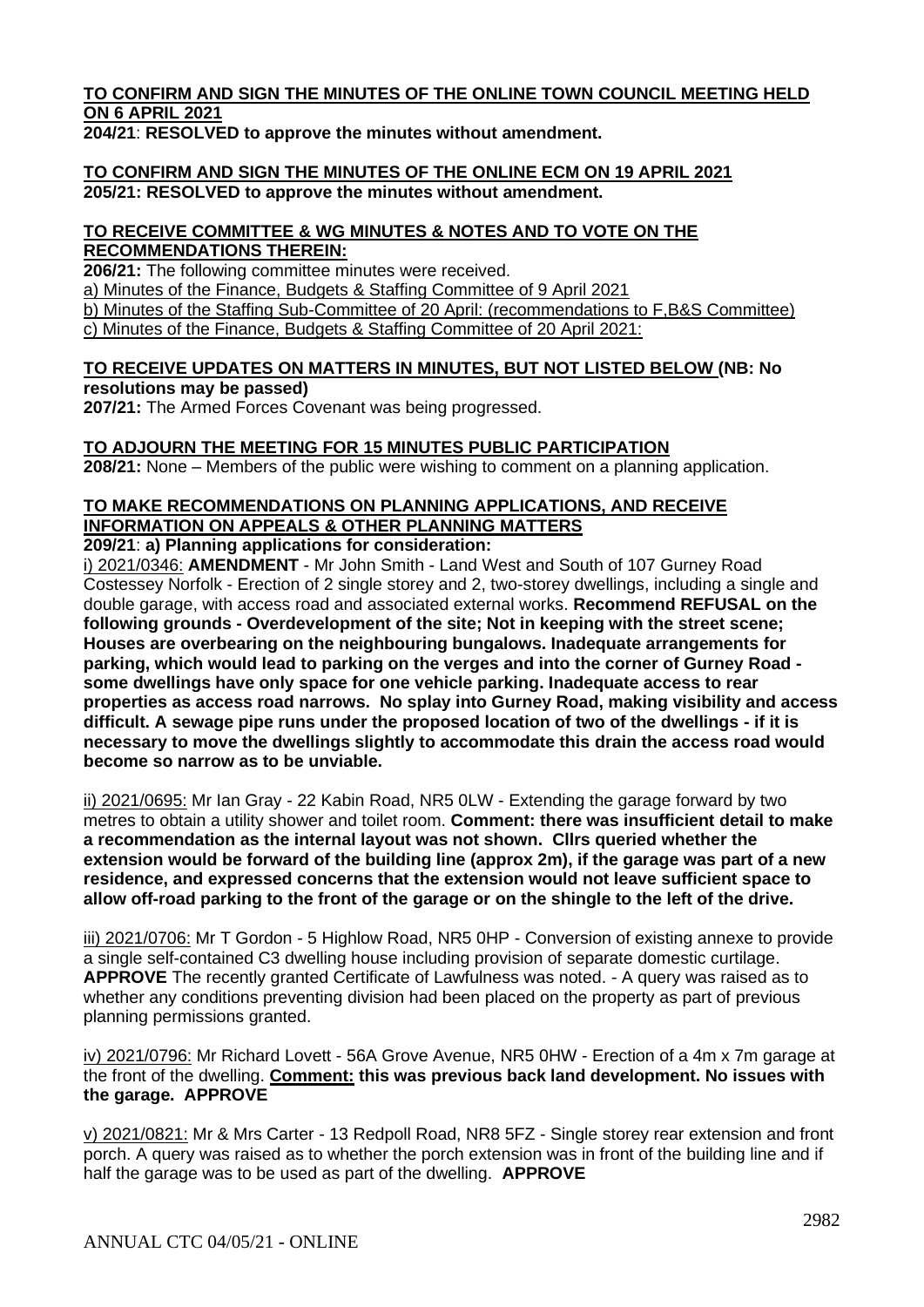vi) 2021/0893: Mr William Clark - Land North 12 Stafford Avenue - Erection of building to be used as a care facility (Use Class C2) with associated landscaping scheme and car parking, for children with autism, mental health conditions and learning difficulties. **Recommend REFUSAL on the following grounds: Overdevelopment of site. Not in keeping with the surrounding street scene. Detrimental to the street scene by dint of the overbearing nature of buildings in bulk and mass. Not in keeping with the surrounding area, which is a narrow road in a peaceful residential area. Overlooking into two front bedroom windows of bungalows opposite The building seems very generous in terms of space provided. Inadequate parking provision: the number of spaces is too small, and the area is too tight to allow vehicles to turn; this is borne out at similar nearby Teddy Clark care homes with similar numbers of parking spaces, where they have cars double parked across bays and vehicles parked out on the street. Traffic and access: 24-hour provision and access for specialist care services will mean that there is far more traffic generated by a care home than by two residential units: the road is narrow and parking is likely to take place on the pavement forcing local residents onto the road with their prams / pushchairs. The access onto Dereham Road is very difficult due to the speed and volume of traffic along the main road.** 

**The Design and Access Statement states that it has identified two nearby care homes - Gray's Fair Court and Barley Court (both catering for older residents). What it has omitted is the similar care home for young people a few hundred metres further along Stafford Avenue (47) where the Police are regularly called to deal with Anti-Social behaviour, dubious activities and noise nuisance**

**This is an inappropriate area for such a facility, given there is already one such care home on the street.**

**IF SNC are minded to approve the application despite all the above, then a condition is requested that the number of residents is not allowed to be increased; Six should be the maximum number of residents permitted. A request was made for a District Cllr to "call this in to DMC.**

**b) Information & Planning decisions received from South Norfolk & Norfolk County Councils:** (\*Information only. (No decisions needed) Noted. This item would now go to the Planning Committee.

## **TO CONSIDER FINANCE MATTERS**

**210/21: RESOLVED to authorise the Clerk / Deputy Clerk to make internal transfers between CTC bank accounts**

**TO APPROVE THE CTC GRANTS POLICY WITH SUGGESTED AMENDMENTS**: **211/21**: A proposal was made to replace the word 'gift' in 1.3 to grant. **RESOLVED to approve the Grants Policy with the amendment.**

### **212/21: RESOLVED to delegate powers to the new Finance Committee or equivalent to distribute grants from the "Grants-Permitted Powers" Cost Centre within the budget**

## **TO RECEIVE DISTRICT COUNCILLORS' REPORTS**

**213/21:** The annual meeting of the District Council had taken place.

### **TO RECEIVE THE MINUTES & REPORTS TO THE ANNUAL TOWN ASSEMBLY AND CONSIDER MATTERS THEREIN**

**214/21:** There were no items raised by the public for consideration. Cllr East thanked the Chairman for his kind words. It was sad to see that the Army Cadets were no longer meeting at the Costessey Centre.

**215/21:** A query was raised as to the position on non-attendance at 'in-person' meetings if a Cllr did not feel safe due to Covid. Missing a series of meetings could mean disqualification. Apologies would be dealt with at each meeting.